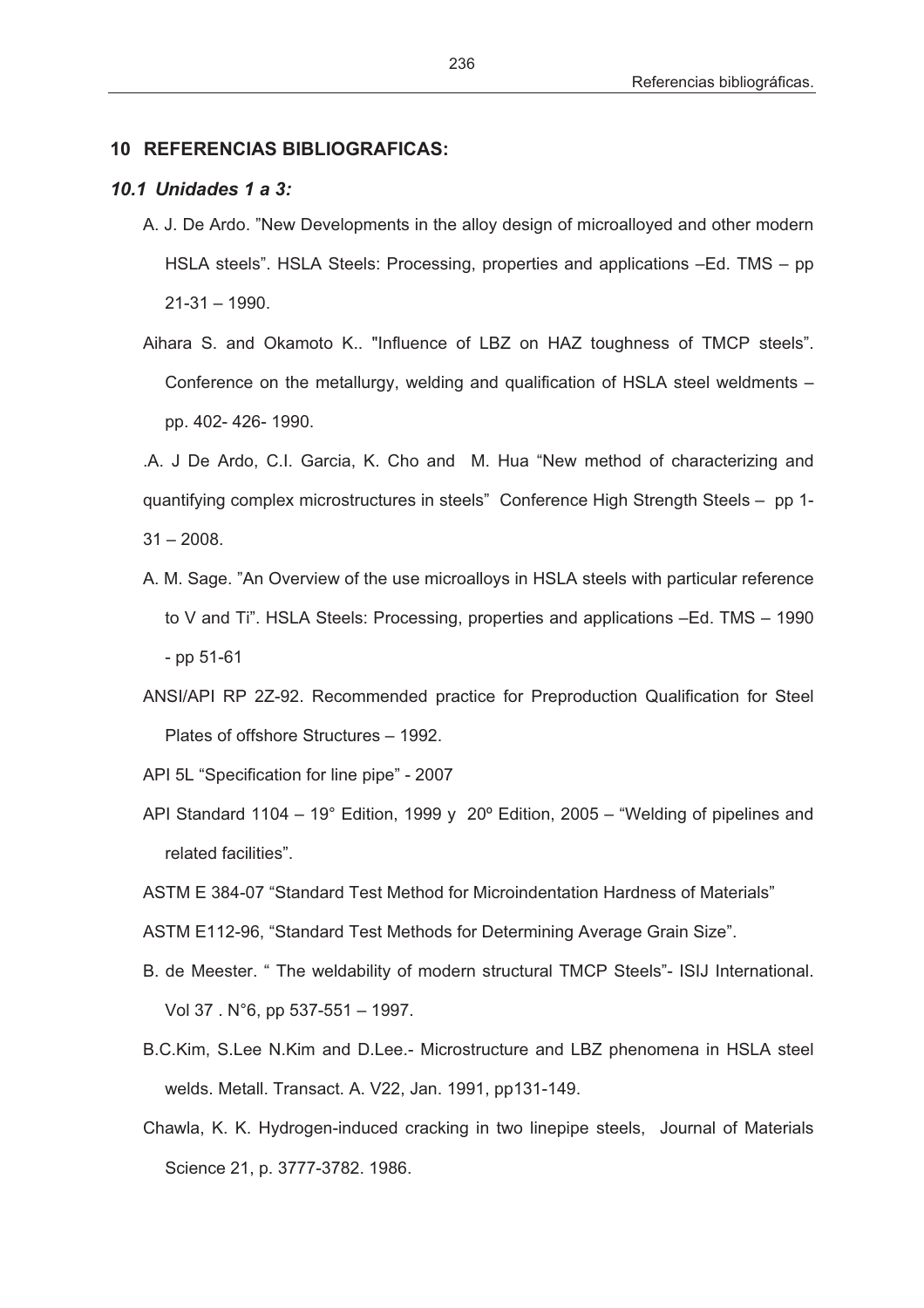- C. L. Davies and J. E. King.- Effect of cooling rate on intercritically reheated mict. And tough. In HSLA steel. Mat.Scie.Tech. Vol. 9, pp 8-15. 1993
- D. Codega. "Análisis de la soldabilidad en chapas de aceros API 5LX70 y API 5L X70 HIC" Tesis de grado UNCo – 2006.
- D.S Kim, C.L. Tsai, J. Llao and J. Paritan II. "Evaluation of LBZ using the finite element Method". Welding Journal. pp 257s-264s. 1994.
- DOC. IIS-IIW-1128-91.-Guide to weld. and metall. of weld. of steels proc. by TMCP of AC.. Welding in the world. Vol. 33, Nro. 1,pp-34-65- 1.991.
- DOC. IIS-IIW-1251-94.-TMCP steels and their welding. Welding in the world. Vol. 35, Nro. 6 ,pp-375-390- 1.994.
- Doc. IIW Nº II-1566-05. "Investigation of HAC susceptibility of multi layer welds with the BED BEND TEST" - 2005

DOC IX-H-619-05 "Corrosion testing of welds, a review of methods"- 2005

- G. Tither. "The Development and applications of Nb containing HSLA steels" . HSLA Steels: Processing, properties and applications –Ed. TMS. pp 61 - 80 – 1990.
- G. Malaisi, "Criterios para la selección y especificación de requisitos adicionales de materiales para sour service". Revista de la Asociación Argentina de Materiales, Vol. 4, No. 2, 2007.
- Hayashi. K.; Araki K. and Abe T. "High performance steel plates for tank and pressure vessel ues high strength steel plates with excellent weldability and superior toughness for the energy industry". JFE. Technical report, N° 5. 2005.
- Heisterkamp F.; Hulka y Gray J.M "Metallurgical Concept And Full-Scale Testing of High Toughness, H2S Resistant 0.03%C - 0.10%Nb Steel". Niobium Technical Report, CBMM, Sao Paulo, February 1993.
- H. G. Pisarski. " HAZ Toughness evaluation". Conference on the metallurgy, welding and qualification of HSLA steel weldments – pp. 351-382. 1990
- H. Takechi. "Newly developed High Strength steels in Japan HSLA Steels: Processing, properties and applications –Ed. TMS. pp 33 - 36. – 1990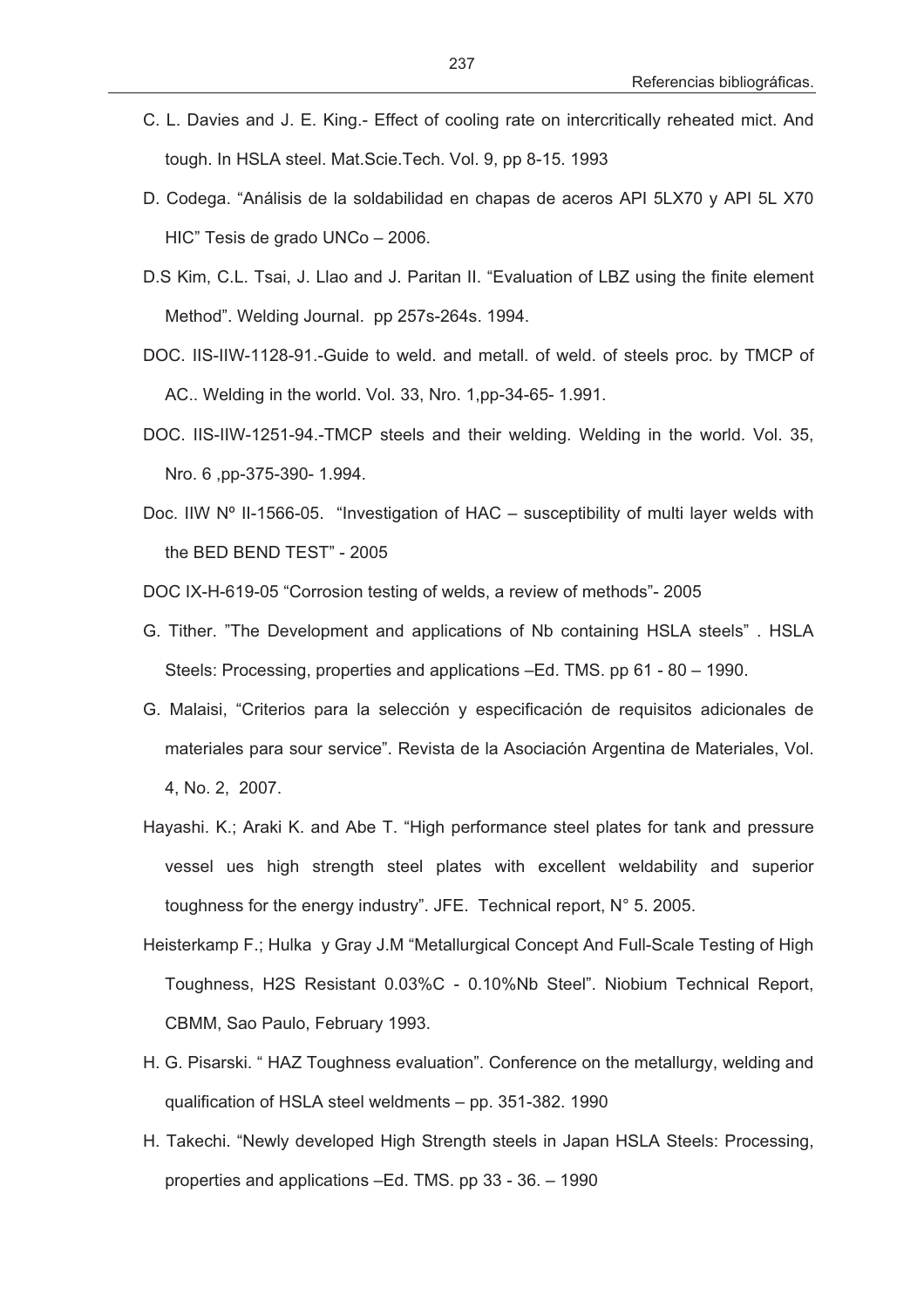Japan Industrial Standard - Method of Y-groove weld cracking test, JIS Z 3158 1993.

- J. Capelle and G. Pluvinage. "Sensitivity to hydrogen embrittlement of X52, X70 and X100 pipe steels". Conference High Strength Steels – 2008
- K. Hulka, et al. "Weldability of high strength large diameter pipe steel". HSLA Steels: Processing, properties and applications –Ed. TMS. pp. 495 -500, 1990.
- Matsuda F., Fakuda Y. et al. Review of mechanical and metallurgical investigations of martensite-austenite constituent in welded joints in Japan. Welding in the world. vol 37, Nro 3. pp 134-154 - 1996.
- Lark Erik Svensson. "Control of microstructures and properties in steel arc welds". Ed CRC – pp- 64-71; 101-107 - 1994
- Lomozik, M. "Effect of the welding thermal cycles on the structural changes in the heat affected zone and on its properties in joints welded in low-alloy steels", Welding International, 14 (11), p. 845 –850, 2000.
- Li, Y., Wang, J. and Liu, P. "Fine structure in the inter-critical heat-affected zone of HQ130 super-high strength steel" Bull. Mater. Sci., Vol 26, N 2, pp. 273-278, 2003.

Metals Handbook, X ma edicion – Vm 1. pp 390 -423. 1990.

Method of Y-groove weld cracking test, JIS Z 3158 (1993).

- NACE Standard MR0175/ISO 151156. "Standard material requirements. Sulfide stress cracking resistant metallic materials for oilfield equipment", 2002.
- NACE Standard TM0177. "Laboratory testing of metals for resistance to sulphide stress cracking and stress corrosion cracking in  $H_2S$  environments". 2005.
- NACE Standard TM0284. "Evaluation of pipeline and pressure vessel steels for resistance to HIC", 2003.
- Nakata H.; Kami C., Mathuo N. "Development of API X80 grade electric resistance welding line pipe with excellent low temperature toughness". JFE Technical report – N° 12-Oct. – 2008.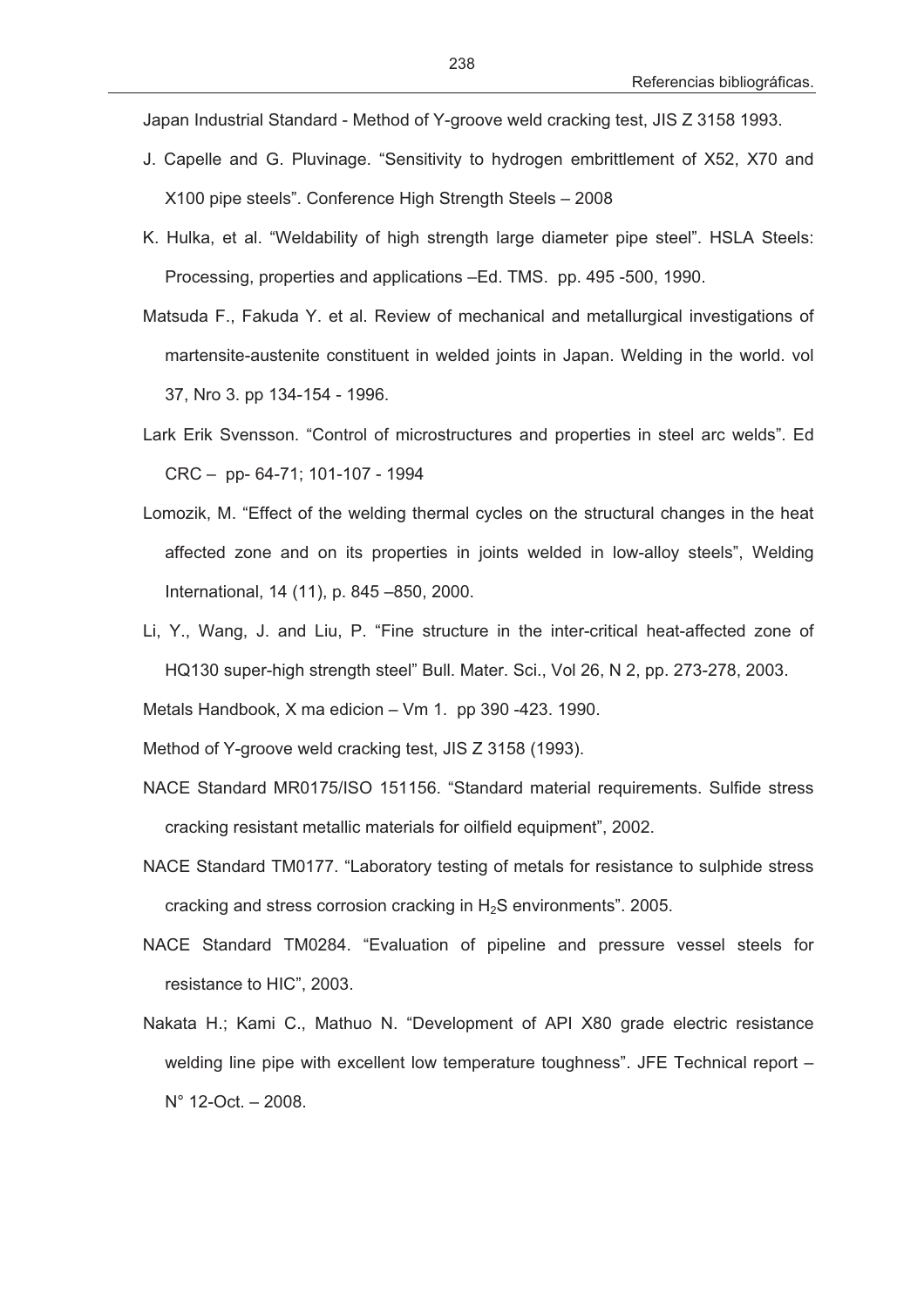- Omwen, G.M. el al. "Effect of welding parameters and H2S partial pressure on the susceptibility of welded HSLA steels to sulfide stress cracking". Welding Journal, USA, 82(6), p. 136-s -144-s, 2003.
- Pascoal J.P. Bordignon and K Hulka. "An alloy design approach for economy in processing of modern HSLA steels". HSLA Steels: Processing, properties and applications –Ed. TMS - pp 83 - 92. 1990.
- Q.Y.Long, D. Tseng, and K.Tangri.- Retained austenite in intercritically annealed HSLA steel. Metallography 20:61-73 - 1987.
- Quesada H. J. "Evaluación de la susceptibilidad a fisuración en frio en soldaduras de aceros de alta resistencia" – Tesis Maestria- UNCo- 2002.
- Quesada H. J. "Evaluación de la susceptibilidad a fisuración en frio en soldaduras de aceros de alta resistencia" – Tesis Maestria- UNCo- 2002.
- R. Bruna; F. Siciliano; P. Boardignon y C. Nomaksteinsky. "Development of High Strength Nb-V-Ti Steels for ERW Pipes by Thermo-Mechanical Controlled Processing at Siderar". Anales del 59º Congreso Annual da Associação Brasileira de Metalurgia e Metáis-ABM, São Paulo, Brasil, 2004.
- R. D.Kane y J.P. Ribble. "Corrosion of microalloy steel welfdments: HIC/SSC"- Conference on the metallurgy, welding and qualification of HSLA steel weldments –. pp. 752- 779- 1990.
- R. Taillard, P. Verrier, T. Maurickx, and J.Foct. "Effect of Si on CGHAZ Tough. And microstrcture of microalloyed Steels". Metallurgical and materials transactions. Vm. 26A , pp447-457. 1995.
- R. M. Ale, J. Rebello, and J. Charlier. A metallographic technique for detecting Martensite-Austenite constituent in the weld HAZ, of an micro-alloyed steel. Materials Characterization. 37:89-93 - 1996.
- Rudi M. Denys. "Wide –plate testing weldments: Part I Wide plate testing perspective ASTM STP 1058 – pp 160 -174 - 1990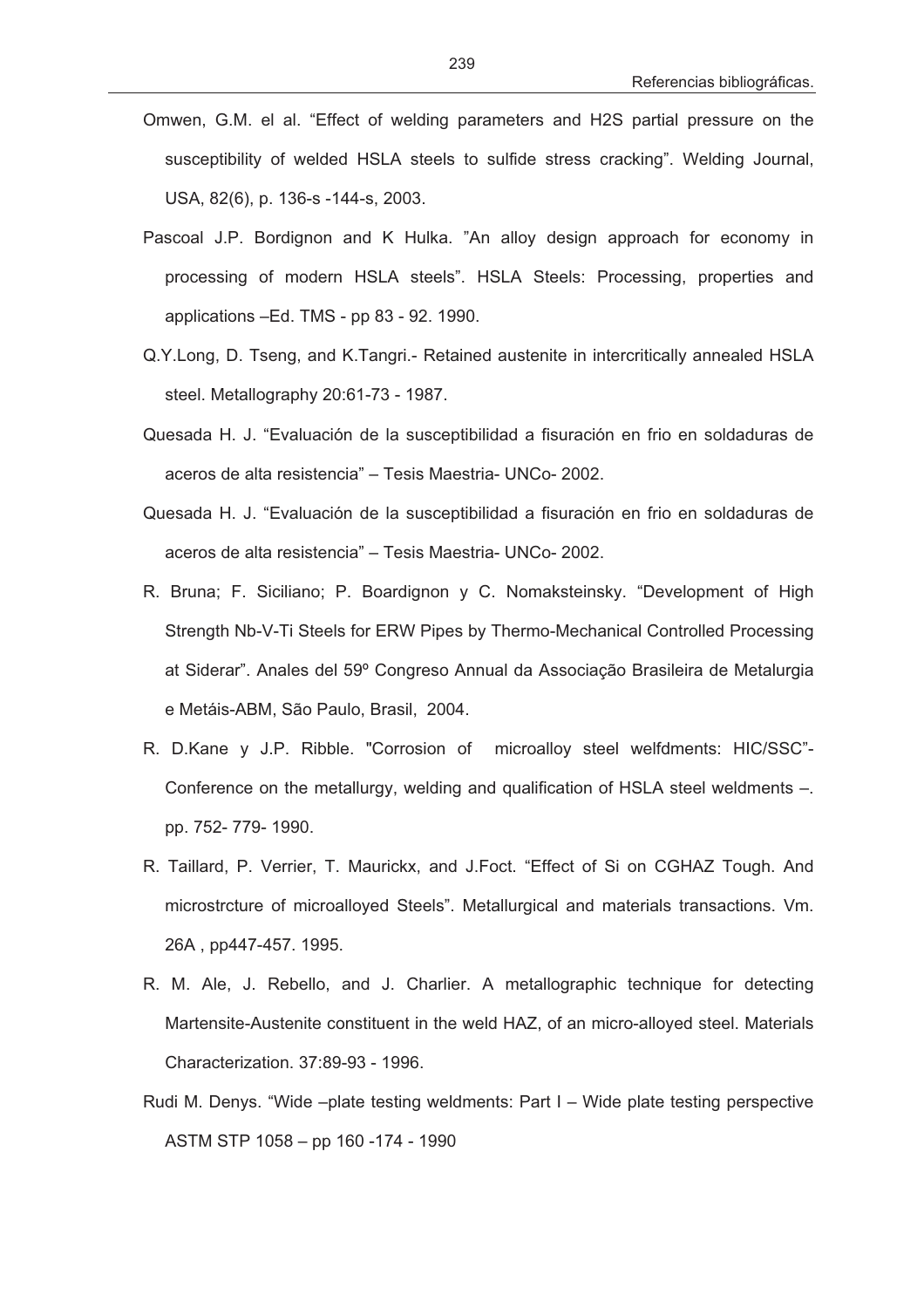- Sakuma, O. Matsumura, and H. Takechi.-Mech. Prop. And ret. Aust. In interc. Heattreated bain. ..Met. Transact. V 22A. feb. 1991.
- Shiga . "Effects of Steel., and other HSLA Stying, and rolling on the HAZ Struct. and. Prop. in microalloyed plate and line pipe". Conference the metallurgy, welding and qualification of HSLA steel weldments. pp 327-350. 1990.
- S. Lee, B.Chun Kim and D. Kwon. "Correlation of microstructure and fracture properties in Weld HAZ of TMCP steels". Metall. Transact. A. V23A, Oct. 1992, pp. 2803-2816.
- S. Lee, B.Chun Kim and D. Kwon. "Fracture toughness analysis of HAZ in HSLA steel welds". Metall. Transact. A. V24A, pp. 1133-1141. May. 1993.
- Surian, E.S.; Ramini de Rissonne, N.M.; De Vedia L.A. "Influence of Molybdenum on Ferritic High-Strength SMAW All-Weld Metal Properties". Welding Journal, 84 (4), 53 s a 62-s, 2005.
- Svoboda H.G. et al. The effect of welding procedure on ANSI/AWS A5.29-98 E81T1-Ni1 flux cored wire deposits, IIW- International Institute of Welding Doc. II-A-136-04 and Welding Journal, 83 (11), 301s-307s, 2004.
- Tamehiro, H. "Properties of High-Toughness X80 Line Pipe Steels", Anales del International Symposium on Accelerated Cooling of Rolled Steels", Canadá, Agosto 23-26, 1987.
- T. Koseki y G. Thewlis "Inclusion assisted microstructure control in C-Mn and Low alloy steel welds". Material Science and Technology. Vol21N° 8 – pp 867-879 - 2005.
- Twelis, G. "Pipeline Welds-effects of Pipe Material and Consumables Composition", Joining and Materials, p. 25, January 1989.
- Y. Li, D.N. Crowther, N. J.W: Green, P.S. Mitchell and T.N. Baker. "The effect of V y Nb on the properties and microsructure in the IRCGHAZ in Low C microalloyed Steels. ISIJ International Vol 41 (2001) N°1. pp 46-55
- W. B. Morrinson. Status of HSLA Steels Development. Conference on the metallurgy, welding and qualification of HSLA steel weldments. pp 3-33 – 1990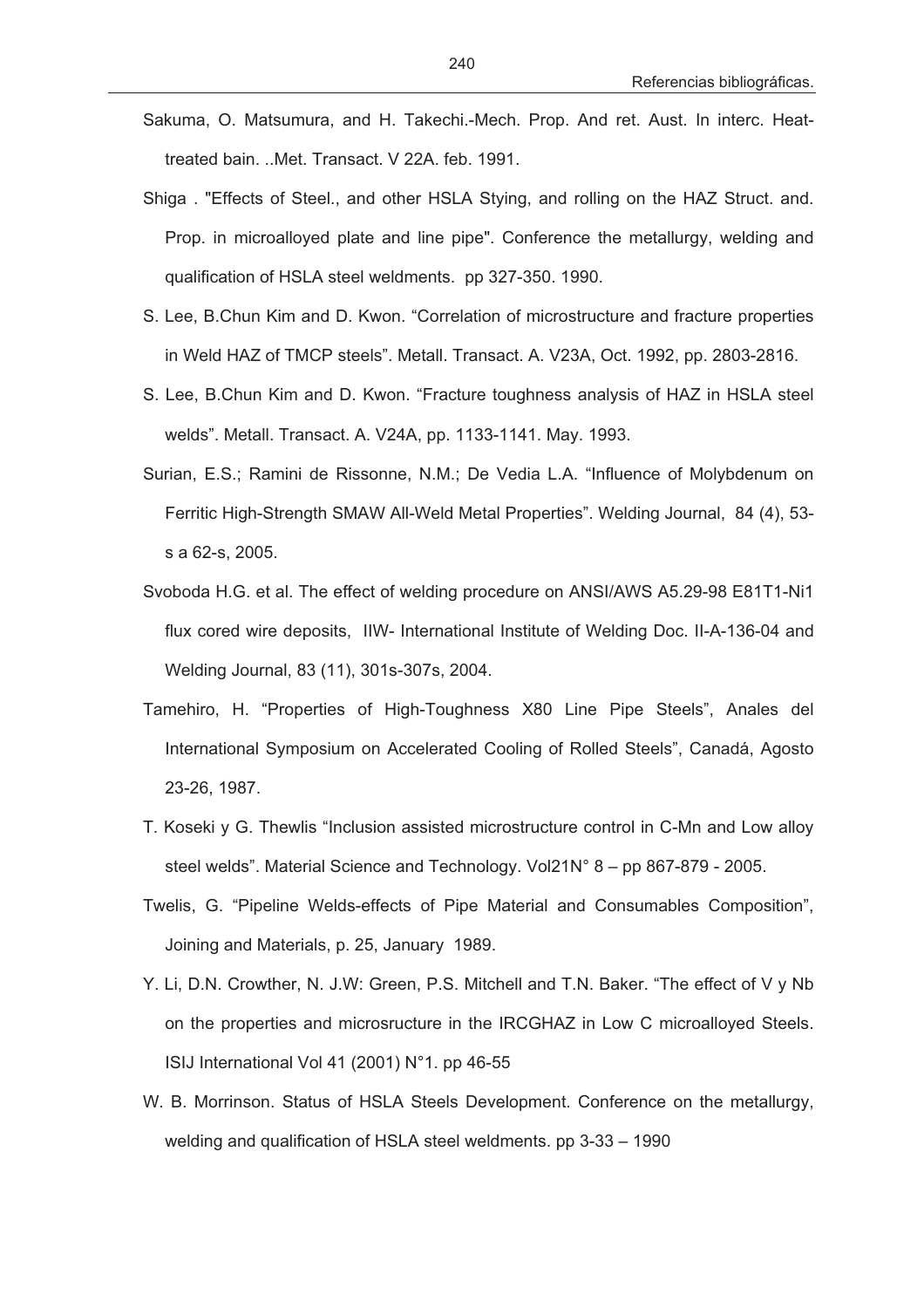## *10.2 Unidades 5 a 7:*

API 570 - Piping inspection Code. Inspection, repair, alteration and rerating of in service piping system.- 2005.

API PR 2201- Procedure for welding or hot tapping on equipment in service - 1995.

API specification 5L. Specification for linepipe American Petroleum Institute. - 2007

ASME ,N Y, PD "Repair and hot tap welding on pressurized pipelines", -Vol 14 1987, pp  $1 - 10$ .

ASME B 31.4 – 2001 "Pipeline transportation systems for liquid hidrocarbons and other liquids".

Avelino Vazquez Gonzalez – "Consideraciones relativas a la soldadura de gasoducto" . soldadura t tecnologia de union – 1993 N° 24/23.

Cisilino, A.P. et al – Minimum thickness for circumferential sleeve repair fillet welds in corroded gas pipelines - International Journal of pressure vessel and piping 79. Pp 67 – 76 – 2002.

D. Nolan, Z. Sterjovski and D. Dunne, "Modelling of HAZ hardness in C-Mn Pipeline steels subjected in – service welding procedures. IIW Document Nº IX-2165-05.

Gordon J.R. y otros, Fitness for purpose ass. Proc. For sleeve in pipelines. AGA. 1994. http://calculations.ewi.org

J. F. Kiefner; W.A. Bruce y D. R. Stephens – Pipeline in service repair manual – Edison Welding institute, Battelle memorial Institute. PRCI Nº L51716. 1994.

J.L Otegui; A. Rivas; C. Manfredi, C. Martins – Weld failures in sleeve reinforcements of pipelines –Engineering failure analysis 8. pp 57 –73. 2001

J.L Otegui; A. Cisilino; A.E.Rivas; M. Chapetti; G. Soula – Influence of multiple sleeve repairs on the structural integrity of gas pipelines – International Journal of pressure vessel and piping. pp 759 –765. 2002.

M. D Chapetti; J.L. Otegui; C. Manfredi; C.F. Martins. "Full scale experimental analysis of stress states in sleeve repair of gas pipelines" - International journal of pressure vessels and piping 78 – pp. 379 – 387. 2001.